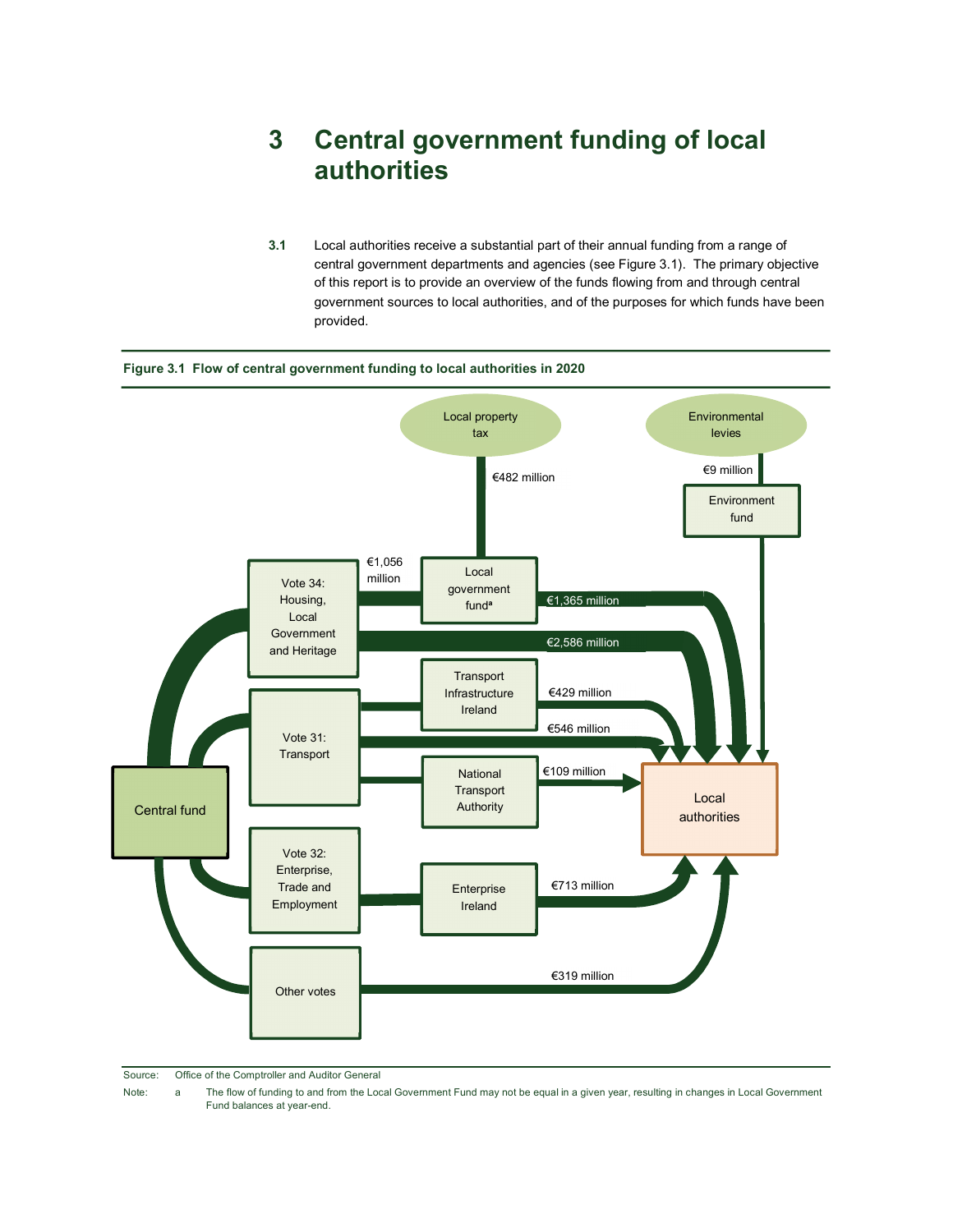#### Central government transfers

- 3.2 In 2020, funding from central government to local authorities totalled €6.08 billion an increase of 46% on the €4.17 billion in 2019.<sup>1</sup> The increase of €1.91 billion was primarily due to funding for Covid-19 related costs (€1.42 billion), with other significant increases relating to housing and regeneration (€0.21 billion) and roads (€0.23 billion).
- 3.3 Local property tax (LPT) is collected by the Revenue Commissioners who pay the receipts directly to the Local Government Fund. The Department of Housing, Local Government and Heritage (the Department) manages the Fund, and allocates LPT funding to individual local authorities using a complex funding formula. Annex 3A summarises the allocation of LPT funding issued in 2020.

## Application of central government funding

3.4 Funding sourced from central government and provided to local authorities can be grouped into six broad programme categories (see Figure 3.2) — a detailed breakdown of funding provided is set out in Annex 3B.

Figure 3.2 Central government funding for local authorities, by source and purpose, 2020



Source: Analysis by the Office of the Comptroller and Auditor General

1 Includes all identified transfers of greater than €1 million. There may be some additional small transfers that have not been identified.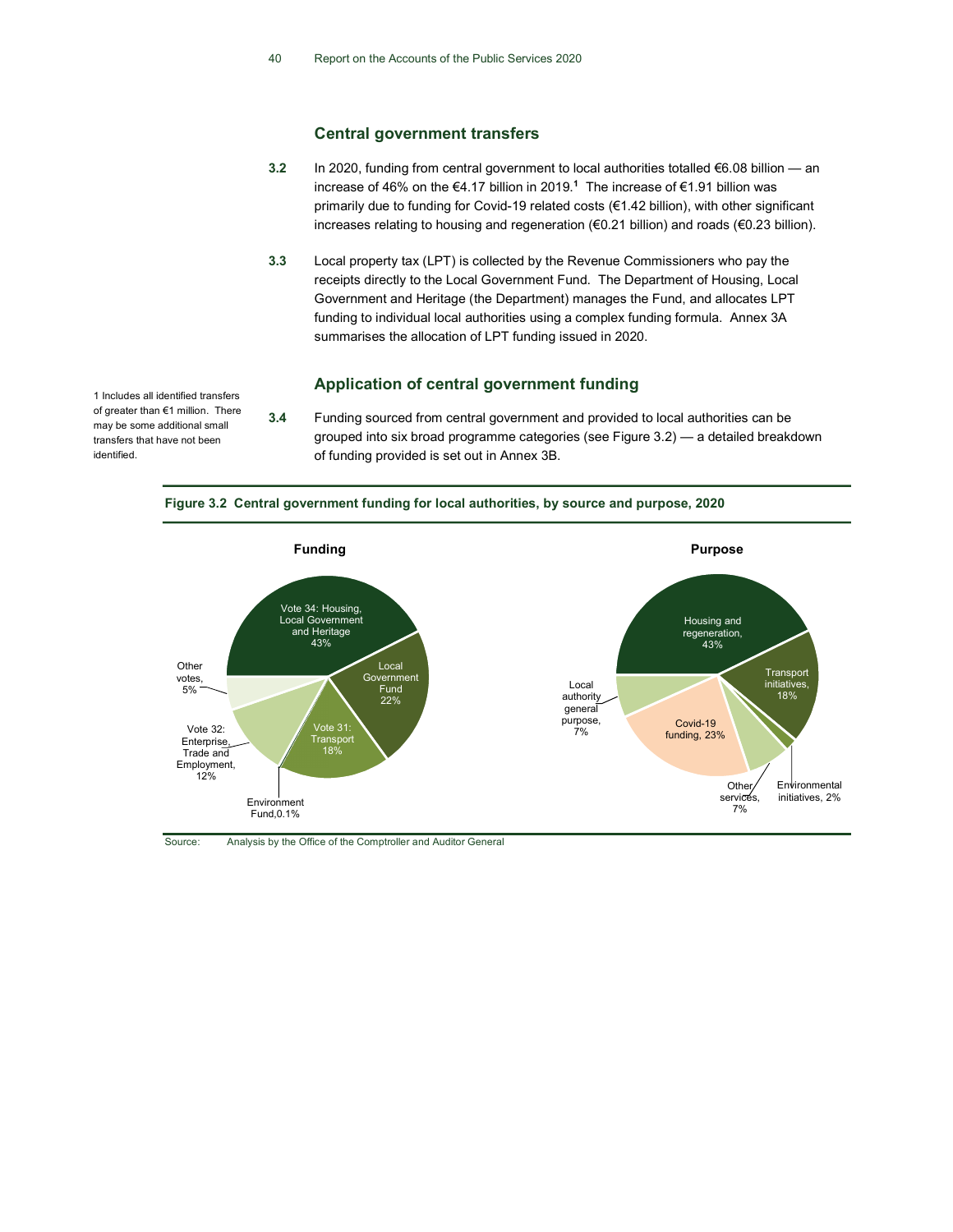## Housing and regeneration



Figure 3.3 Central government funding to local authorities for investment in housing and regeneration, 2015 to 2020

- 3.5 The Department provides the bulk of the funding for local authority expenditure on housing and regeneration — an estimated 97% in 2020. The funding is used by the local authorities for
	- the provision of social housing stock (managed by local authorities or approved housing bodies) and a range of other housing supports including the housing assistance payment (HAP), rental accommodation scheme (RAS) and accommodation for homeless people
	- **EXED improvement of existing local authority housing units and adaptation grants for** older people and people with a disability.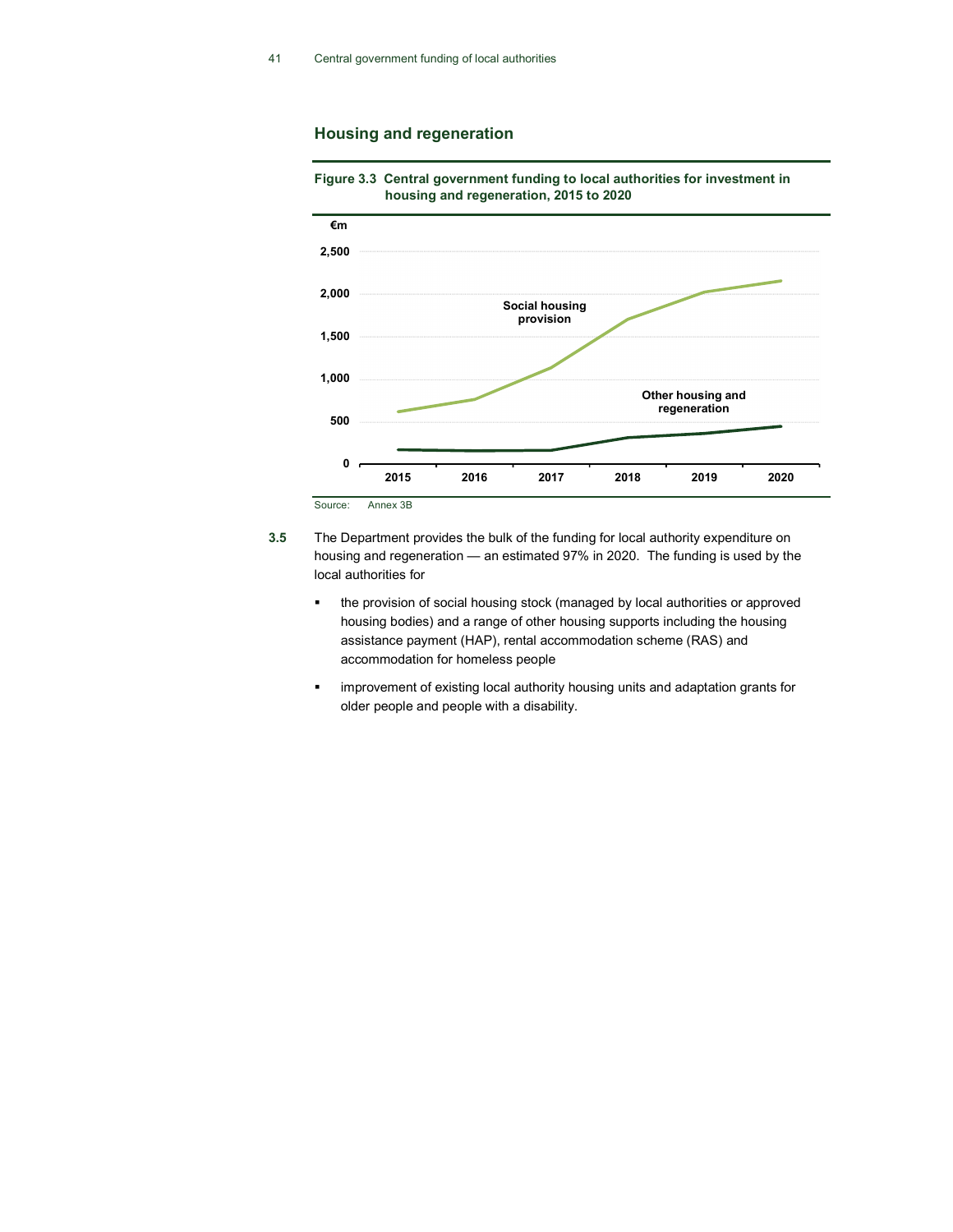## Transport investment



Figure 3.4 Central government funding to local authorities for transport infrastructure, 2015 to 2020

|  |  | Figure 3.5 Transport investment, by organisation and role |  |  |  |
|--|--|-----------------------------------------------------------|--|--|--|
|--|--|-----------------------------------------------------------|--|--|--|

| <b>Organisation</b>                                                      | <b>Amount of</b><br>funding<br>€million | <b>Role</b>                                                                                                                                                                                         |
|--------------------------------------------------------------------------|-----------------------------------------|-----------------------------------------------------------------------------------------------------------------------------------------------------------------------------------------------------|
| Department of<br><b>Transport</b>                                        | 546                                     | directly funding local authorities for the upkeep of<br>regional and local roads                                                                                                                    |
| <b>Transport</b><br>Infrastructure<br><b>Ireland</b> <sup>a</sup>        | 429                                     | improvement and maintenance of national roads<br>uses local authorities as its agents to deliver national<br>٠<br>roads projects, and channels expenditure through them                             |
| <b>National Transport</b><br><b>Authority<sup>a</sup></b>                | 109                                     | funds local authorities for improvements in the public<br>transport system<br>objectives include increased accessibility to public<br>٠                                                             |
|                                                                          |                                         | transport for older people, improved traffic flows, more<br>routes for cyclists and pedestrians and better access for<br>buses and taxis                                                            |
| Department of<br><b>Rural and</b><br>Community<br>Development<br>Source: | 11                                      | provides funding to carry out improvement works on<br>non-public roads in rural areas and roads on offshore<br>islands<br>Department of Transport and Department of Pural and Community Development |

Department of Transport and Department of Rural and Community Development.

Note: a Transport Infrastructure Ireland and the National Transport Authority operate under the aegis of the Department of Transport and Department of Rural and Community Development.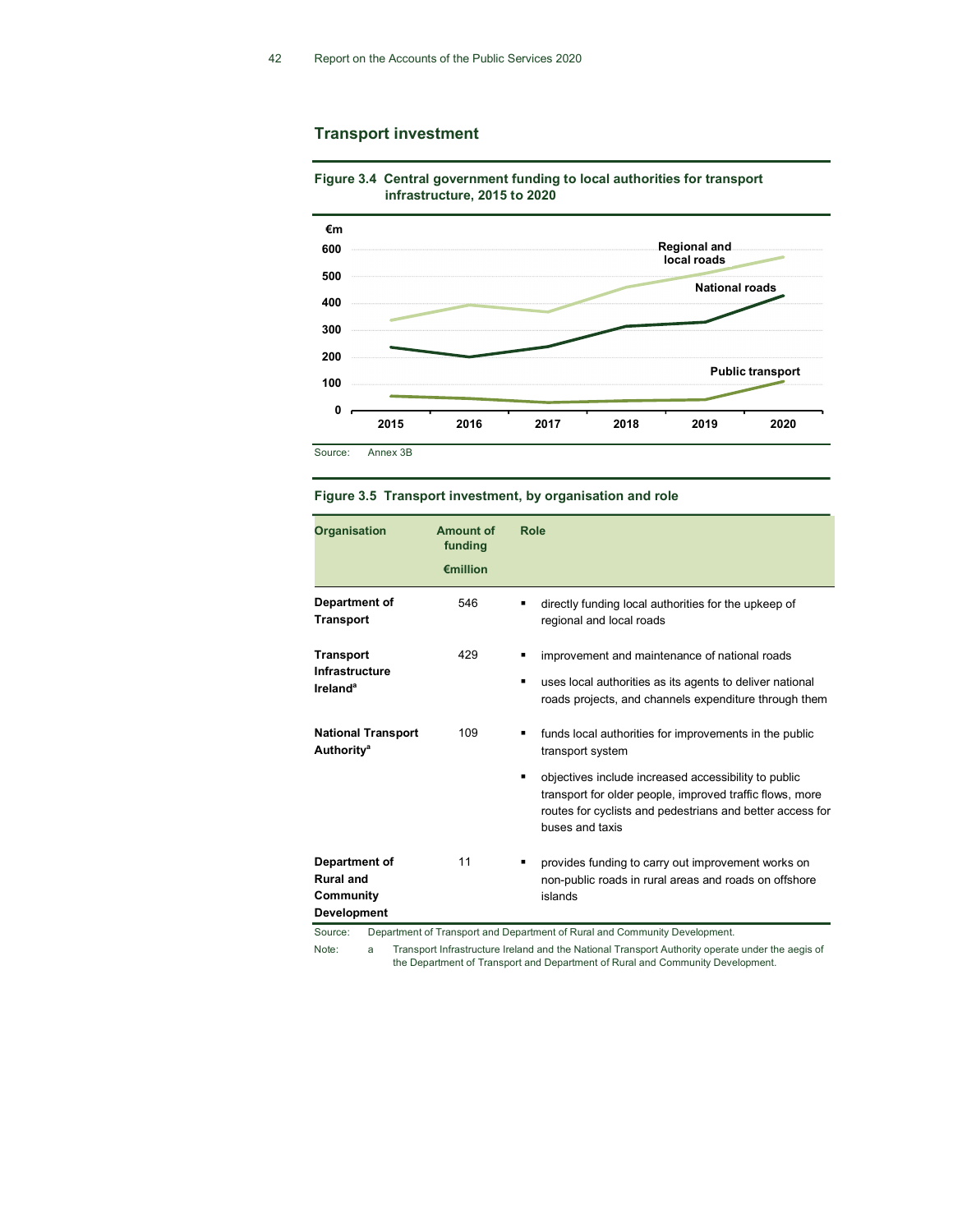### Environmental initiatives





- funding of €31 million for flood relief works provided by the Office of Public Works to 29 local authorities
- funding of €26 million for waste management programmes including €12 million provided in relation to landfill remediation.
- 3.7 The significant drop in water and sanitary services funding in 2020 relates to funding from the Local Government Fund, which was €47 million in 2019 but nil in 2020. This line of funding was provided from 2014 to 2019 in lieu of commercial rates imposed by local authorities in respect of Irish Water facilities located in their areas. The compensation payments from the Local Government Fund ceased from January 2020 when Irish Water become rateable.

<sup>3.6</sup> Funding for environmental initiatives in 2020 includes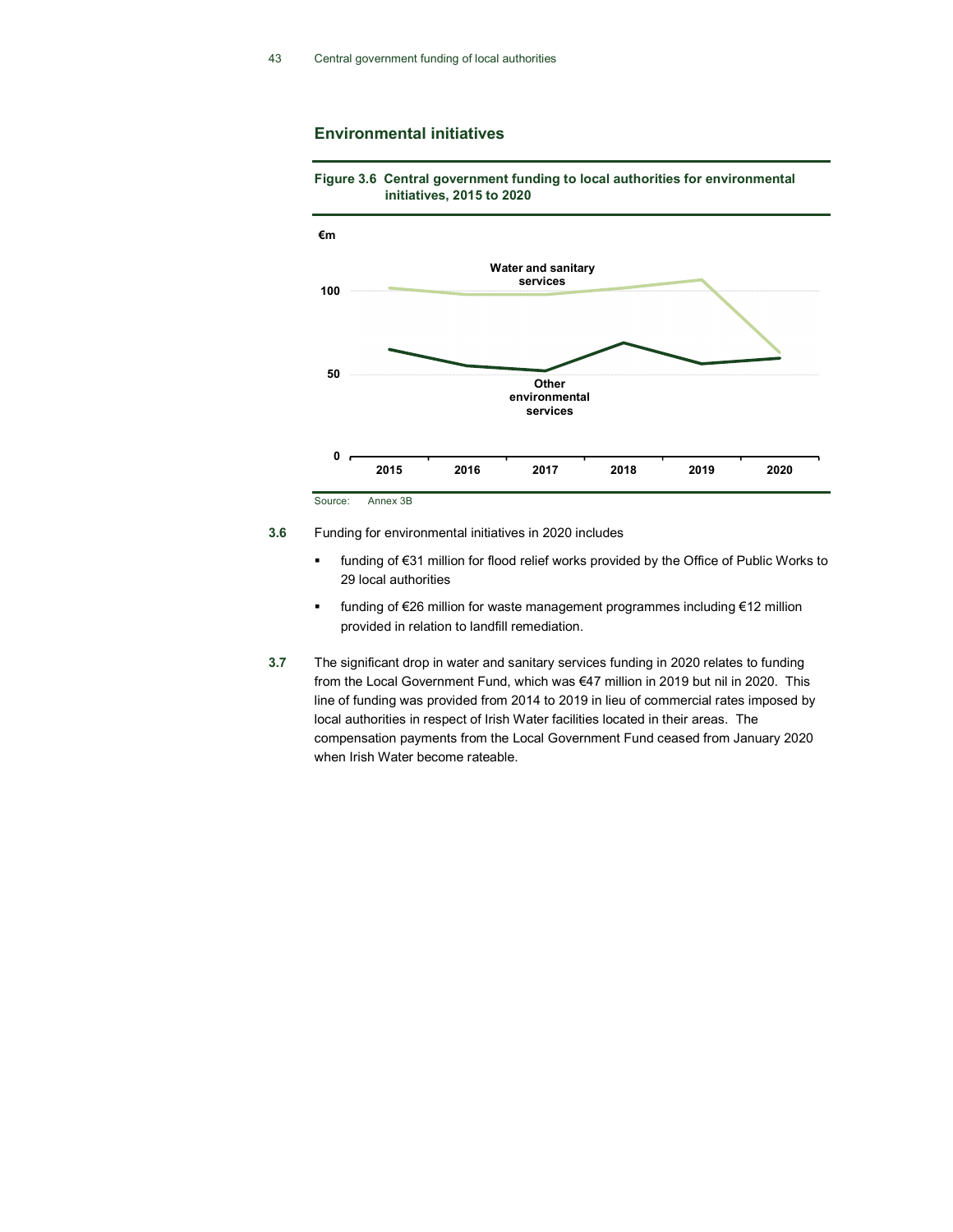## Miscellaneous capital programmes



Figure 3.7 Central government funding to local authorities for miscellaneous capital programmes, 2015 to 2020

Source: Annex 3B

- 3.8 Funding for miscellaneous capital programmes undertaken by local authorities is provided by central government — funding increased from €14 million in 2015 to €103 million in 2020. Funding in 2020 was all provided by the Department of Rural and Community Development and included
	- €38 million for the LEADER programme
	- €30 million for rural regeneration
	- €20 million for town and village regeneration.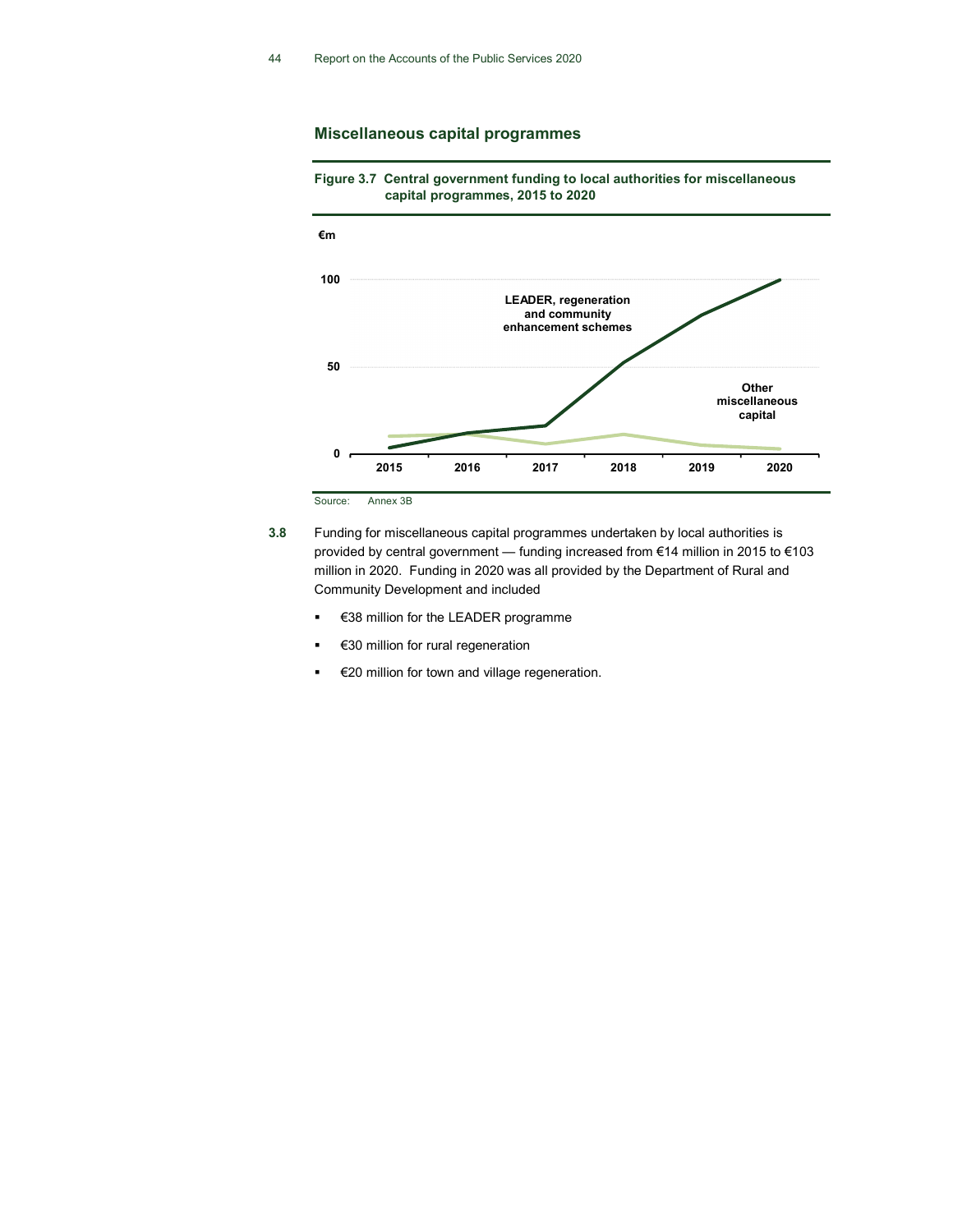#### Employment schemes





Source: Annex 3B

3.9 Funding for employment schemes in 2020 includes

- funding of €44 million (€38 million in 2019) provided by the Department of Enterprise, Trade and Employment, through Enterprise Ireland, for the local enterprise development programme delivered through local enterprise offices (LEOs) — €11 million was provided for staff and administration costs of the LEOs and €33 million was provided for grant aid, training and mentoring, and Brexitrelated supports
- funding of €40 million (€38 million in 2019) provided by the Department of Rural and Community Development for the Social Inclusion and Community Activation Programme (SICAP), which is managed by Pobal and co-funded by the European Social Fund — this aims to support disadvantaged individuals with lifelong learning and labour market supports, and to address social equality and exclusion issues.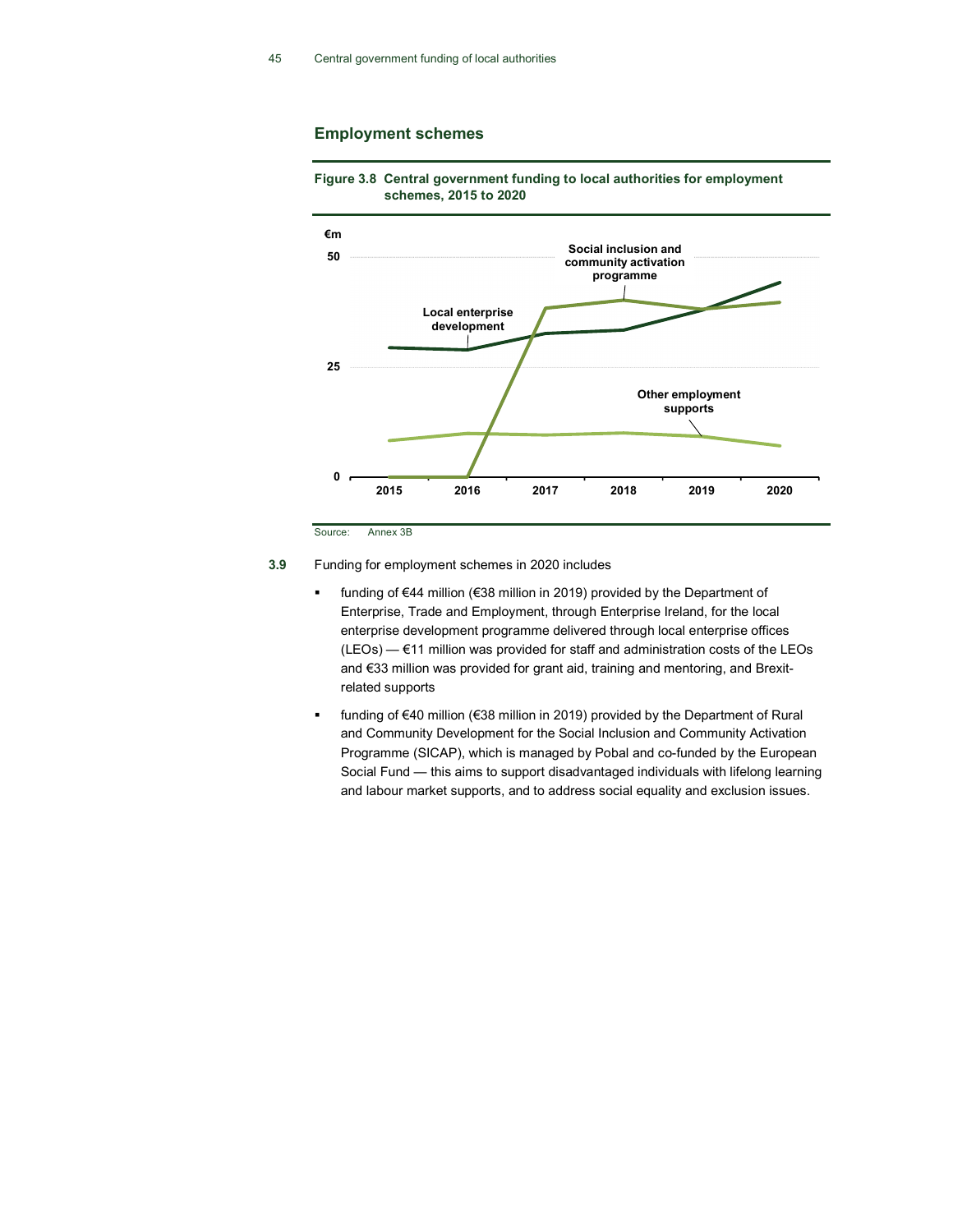#### Other services



Figure 3.9 Central government funding to local authorities for other services, 2015 to 2020

- 3.10 Central government bodies also fund local authorities to assist in providing a range of services. Figure 3.9 shows the trend in the level of funding in respect of such services, including funding in 2020 of
	- €45 million for sports grants, playgrounds and cultural services which included €29 million from the Department of Tourism, Culture, Arts, Gaeltacht, Sport and Media and €14 million from the Department of Rural and Community Development
	- **€12 million from the Department of Housing, Local Government and Heritage for** fire and emergency services
	- €7 million from the Department of Rural and Community Development for library services
	- €5 million from the Department of Housing, Local Government and Heritage for heritage services
	- €48 million from various central government departments for a range of other services, including €7 million from the Department of Health for local authority veterinary services and €5 million from the Department of Defence for civil defence activities.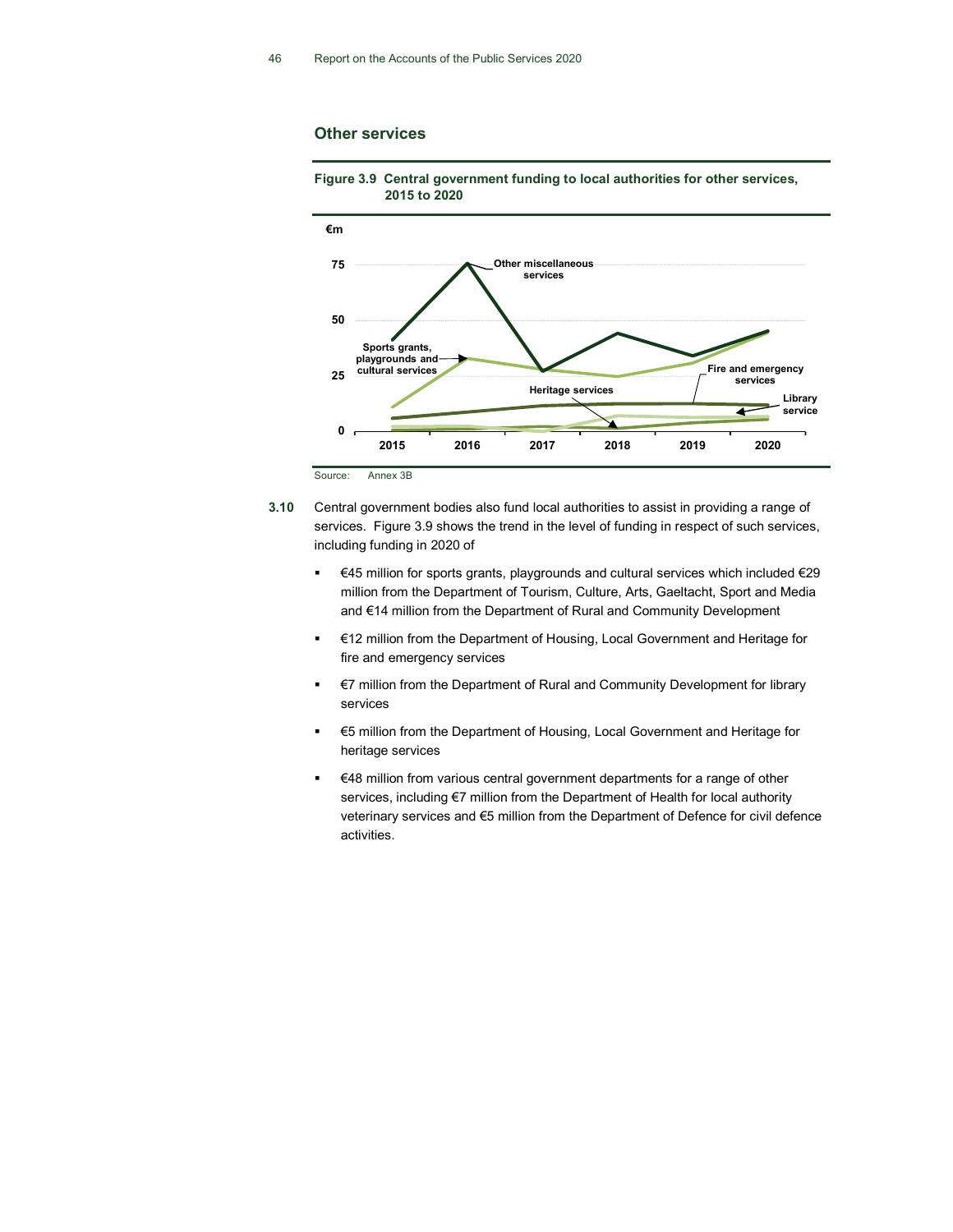## Special funding to mitigate the impact of Covid-19

- 3.11 In 2020, central government provided additional funding of €1.42 billion to local authorities to mitigate the impact of Covid-19. This included
	- €730 million related to a waiver of commercial rates by local authorities
	- €687 million in funding for micro and small businesses for schemes administered by local authorities — €633 million related to the restart scheme for micro and small businesses and the balance (€53 million) related to the Covid-19 trading online voucher scheme and business continuity voucher scheme.

#### Commercial rates waiver

- 3.12 For 2020, local authorities had budgeted aggregate income of €1.67 billion from rates of commercial businesses. An initial three-month waiver of rates for businesses impacted by Covid-19 was announced in May 2020. This recognised that many ratepayers were forced to close their businesses due to the public health requirements and that many that remained open had suffered significant reductions in turnover. The rates waiver was extended a number of times, ultimately covering a nine month period from 27 March 2020. A more targeted commercial rates waiver is in place for 2021 which, at the time of reporting, is expected to end in September 2021.
- 3.13 There was automatic eligibility to the waiver for businesses in specified sectors such as non-essential retail, hospitality, leisure and entertainment, personal services such as hairdressers and barbers, health services and a number of other categories. Businesses in the banking sector, commercial and industrial property sector (where the annual rates bill exceeded €100,000 in 2020), utilities, and large supermarkets were excluded from the scope of the waiver.
- 3.14 The Department requested each local authority to submit an analysis of the number of ratepayers and the value of rates on around 300 property categories. This information was used by the Department to calculate the estimated overall cost of the rates waiver and to profile the expected rates waiver in respect of each local authority. Funding of €730 million was provided to local authorities in 2020 — a breakdown by local authority is included at Annex 3C.<sup>1</sup> The rules and conditions applying to the rates waiver were set out in Departmental circulars and both the head of finance and chief executive of each local authority certified a return to the Department, setting out the total amount of rates waived.

#### Restart grant scheme — €633 million

3.15 A restart grant scheme was also administered by local authorities with funding coming from Enterprise Ireland, funded from the Vote for Enterprise, Trade and Employment.<sup>2</sup>

## Covid-19 trading online and business continuity voucher schemes and client stimulus fund — €53 million

3.16 The Covid-19 trading online voucher scheme was administered through local enterprise offices in the local authorities. The Department of the Environment, Climate and Communications provided €18.2 million and the Department of Enterprise, Trade and Employment provided €4.8 million via Enterprise Ireland. The financial assistance to small businesses was up to  $\epsilon$ 2,500 each, with co-funding of at least 10% from the business.<sup>3</sup>

1 A further €1.9 million was paid to local authorities in February and March 2021, in relation to rates waived in 2020. Local authorities refunded €2.8 million to the Local Government Fund in 2021, in relation to properties where the 2020 rates waivers should not have been applied.

2 Chapter 6 reports on the operation of controls for the restart grant scheme.

3 Co-funding of 10% was required for claims arising in the period April to December 2020. The co-funding requirement for online vouchers from January 2021 is 50%.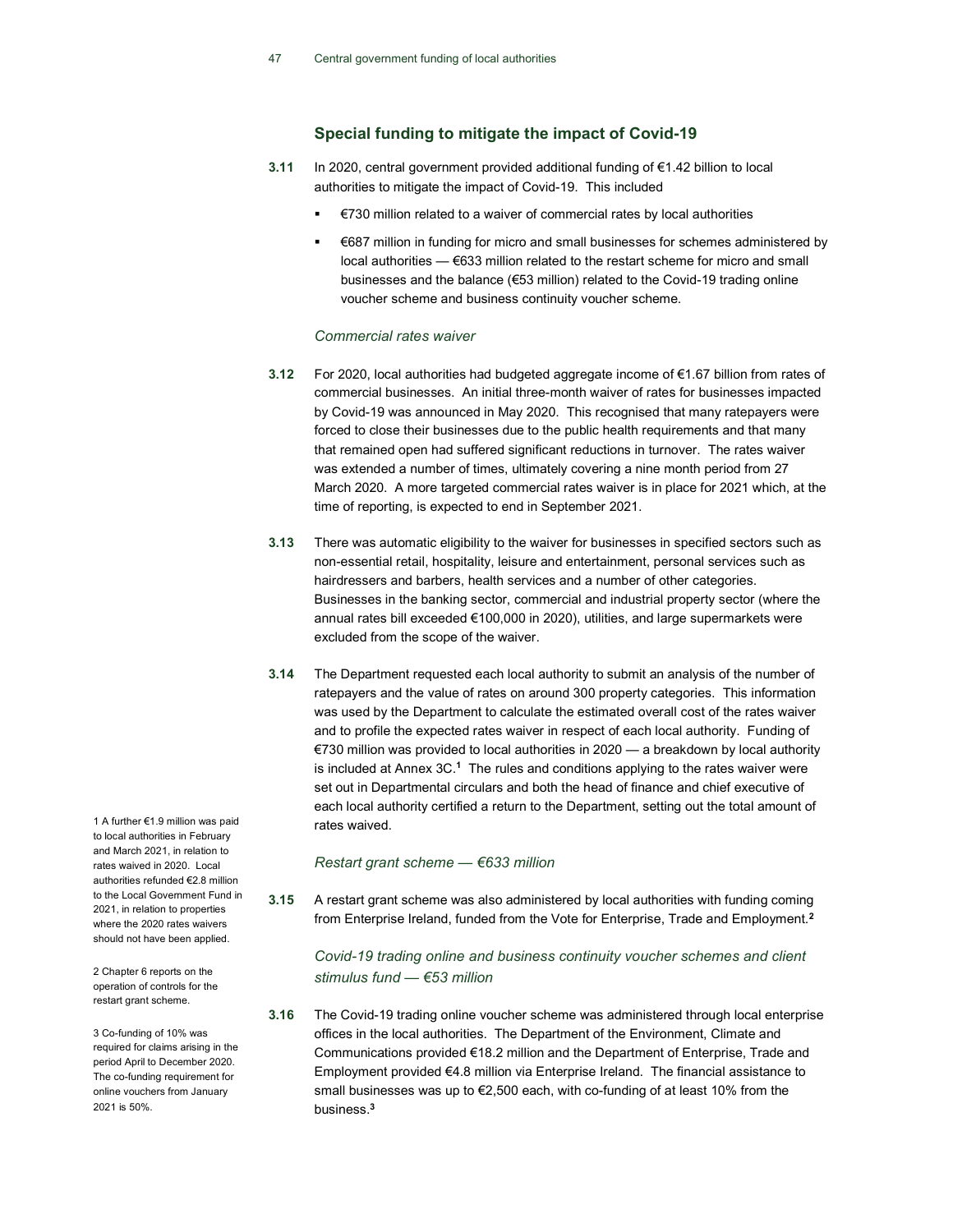- 3.17 Businesses were eligible for the trading voucher scheme if they had limited or no online presence, ten or fewer employees, turnover of less than €2 million, and were trading for at least six months. Eligible expenditure included IT consultation, implementing online payment systems and the purchase of relevant software.
- 3.18 The Department of Enterprise, Trade and Employment funded the business continuity voucher scheme (€21.9 million in 2020). The scheme offered businesses with up to 50 employees, across all sectors, a voucher of up to €2,500 towards third party consultancy costs to assist in developing short-term and long-term strategies to respond to the impact of Covid-19 related restrictions and to prepare their businesses for the eventual reopening of the economy.
- 3.19 An additional €8.4 million was provided by the Department of Enterprise, Trade and Employment for a client stimulus fund for the purpose of sustaining existing clients of local enterprise offices involved in the manufacturing and internationally traded services sectors, through the provision of a cash stimulus, to help support operational costs, with up to €20,000 available to eligible businesses.

#### Additional supports from the Department  $6131$  million

- 3.20 Apart from losses of income due to rates waivers, the Department recognised that local authorities would incur losses of other income streams and would incur additional costs due to Covid-19 impacts.
- 3.21 Analysis by the local government sector projected that
	- the 'goods and services' income of local authorities would fall by approximately €71 million in 2020 due to the loss of income related to parking fines and charges, casual trading licences, and leisure and tourism activities
	- additional general administration costs of €65 million would arise for local authorities due to Covid-19 including redeployment costs, the cost of adapting to remote working, personal protection equipment, and additional cleaning costs.<sup>1</sup>
- 3.22 Local authorities reported the income lost and additional costs they estimated they had or would incur to the Department by extracts from their financial systems — the data reported was certified by the head of finance of each local authority. The Department conducted a verification of estimated income losses reported by ten randomly selected local authorities and a verification of additional costs reported for all local authorities. No material changes were made on foot of the verification processes.
- 3.23 Funding of €131 million in respect of the 2020 Covid-19 impacts was paid from the Local Government Fund to local authorities in March 2021 — a breakdown is provided at Annex 3D.

1 The projection was based on actual costs incurred for the period January to October 2020 and estimated costs for November and December 2020.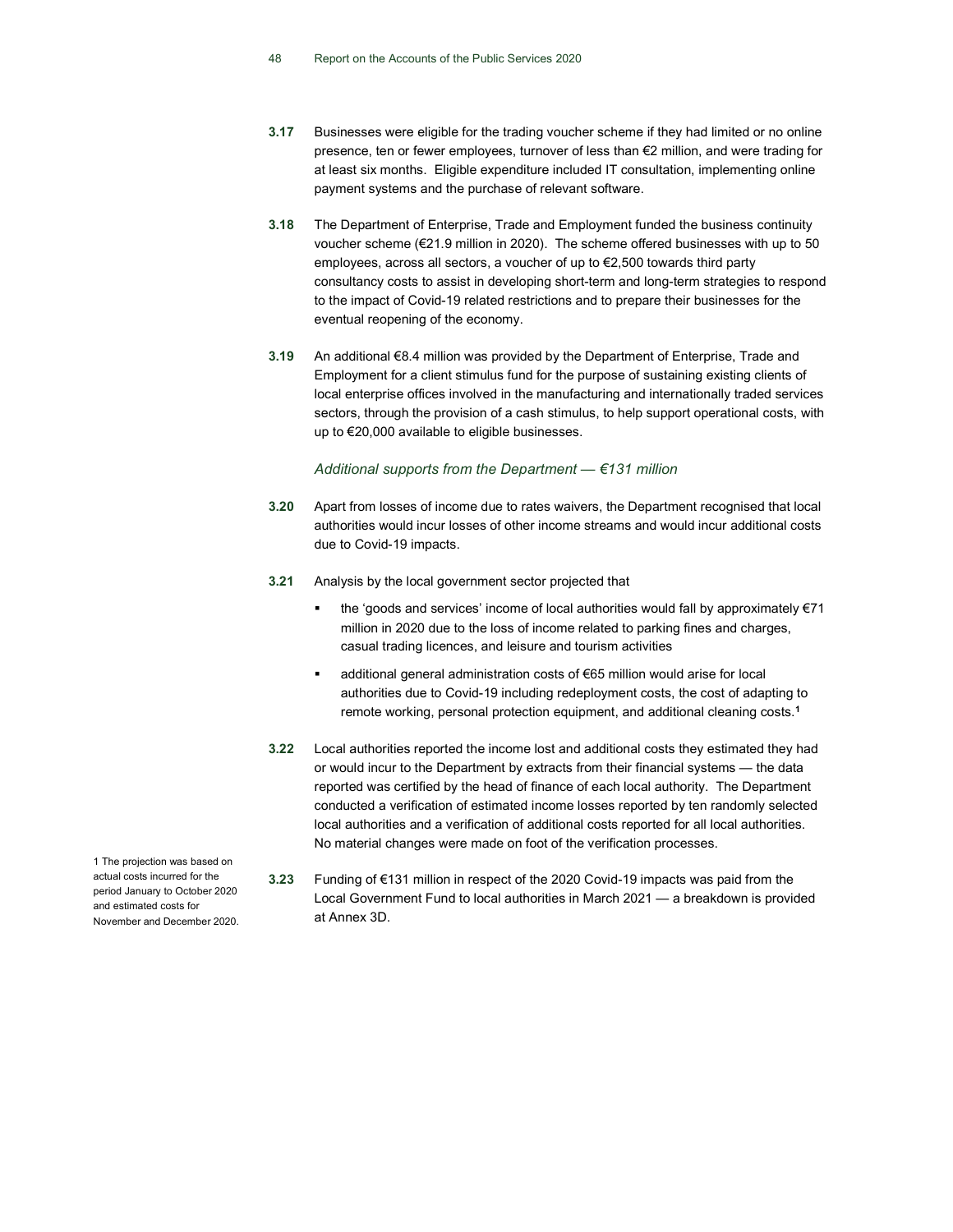## Annex 3A Allocation of Local Property Tax receipts

LPT allocations, and the purpose that such receipts can be applied to, are calculated by reference to the base funding requirement of each local authority. In 2020, the base funding requirement for all local authorities was €353 million.<sup>1</sup>

The starting point is that 80% of the projected LPT yield is locally retained in the authority where the tax is raised and 20% is made available for redistribution as equalisation funding.<sup>2</sup> The 80% retained allocation is compared to the base funding requirement for each local authority and, where lower than the base funding requirement, additional equalisation funding is allocated to that authority. Where the 80% allocation is higher than the base funding requirement, no additional funding is allocated.

A final adjustment to the allocation is made in relation to any changes to the tax rate applied by individual local authorities. In 2020, four local authorities reduced their LPT rates and as a result, their LPT allocations were reduced by €28 million. Nineteen authorities (five in 2019) decided to increase their 2020 LPT rates above the basic rate and as a result received additional allocations of €20 million (up from €3 million in 2019).

In 2020, for the eleven authorities in a surplus funding position (relative to the base), €135 million was available for the local authorities' own use. This takes account of a net reduction of €22 million due to a combination of local variation decreases implemented by four local authorities and increases by four authorities. A further €107 million was allocated to self-fund housing and road services.<sup>3</sup>

For the 20 local authorities requiring equalisation, €275 million was available for the local authorities' own use, which included an additional €13 million arising from local variation decisions implemented by fifteen of those local authorities.

#### Figure 3A.1 Allocation of LPT to local authorities for 2020<sup>a</sup>

|                                                |             |             | 2020 | 2019 |
|------------------------------------------------|-------------|-------------|------|------|
|                                                | 80%         | 80%         |      |      |
|                                                | retention > | retention < |      |      |
|                                                | base        | base        | All  | All  |
| <b>Number of local authorities</b>             | 11          | 20          | 31   | 31   |
|                                                | €m          | €m          | €m   | €m   |
| <b>Total LPT receipts</b>                      | 329         | 159         | 488  | 486  |
| Local retention (80%)                          | 263         | 127         | 390  | 389  |
| <b>Equalisation funding</b>                    |             |             |      |      |
| LPT redistribution (20%)<br>$\blacksquare$     |             | 98          | 98   | 97   |
| Exchequer contribution<br>$\blacksquare$       |             | 37          | 37   | 41   |
| <b>Pre-variation LPT allocations</b>           | 263         | 262         | 526  | 528  |
| Adjustment for local variations in tax rate    | (22)        | 13          | (9)  | (25) |
| <b>Post-variation LPT allocations</b>          | 241         | 275         | 517  | 503  |
| Of which                                       |             |             |      |      |
| for authority's own general use<br>۰           | 135         | 275         | 410  | 394  |
| self-funding of housing/roads<br>٠<br>services | 107         |             | 107  | 109  |

Source: Department of Housing, Local Government and Heritage

Note: a Some figures may not tot due to rounding.

1 The base funding requirement is linked, for the most part, to the level of funding previously allocated in 2014 to each local authority from the Local Government Fund as general purpose grants (€282 million in 2014) and to the level of pension related deductions retained by local authorities (€74 million in 2014). Effectively, the LPT allocation now replaces both of these previous sources of funding.

2 The estimated LPT yield for each local authority is calculated using the Revenue Commissioners' data on net declared liabilities in the prior year.

3 Where an authority is in a surplus position, the surplus is distributed between discretionary 'own use' purposes, and directed contributions towards the authority's spending on housing and roads. In 2020, the proportion of the overall allocation to fund housing was €90.5 million (85%) and to fund roads was €16.2 million (15%). The Department notifies each local authority of the allocation of the surplus.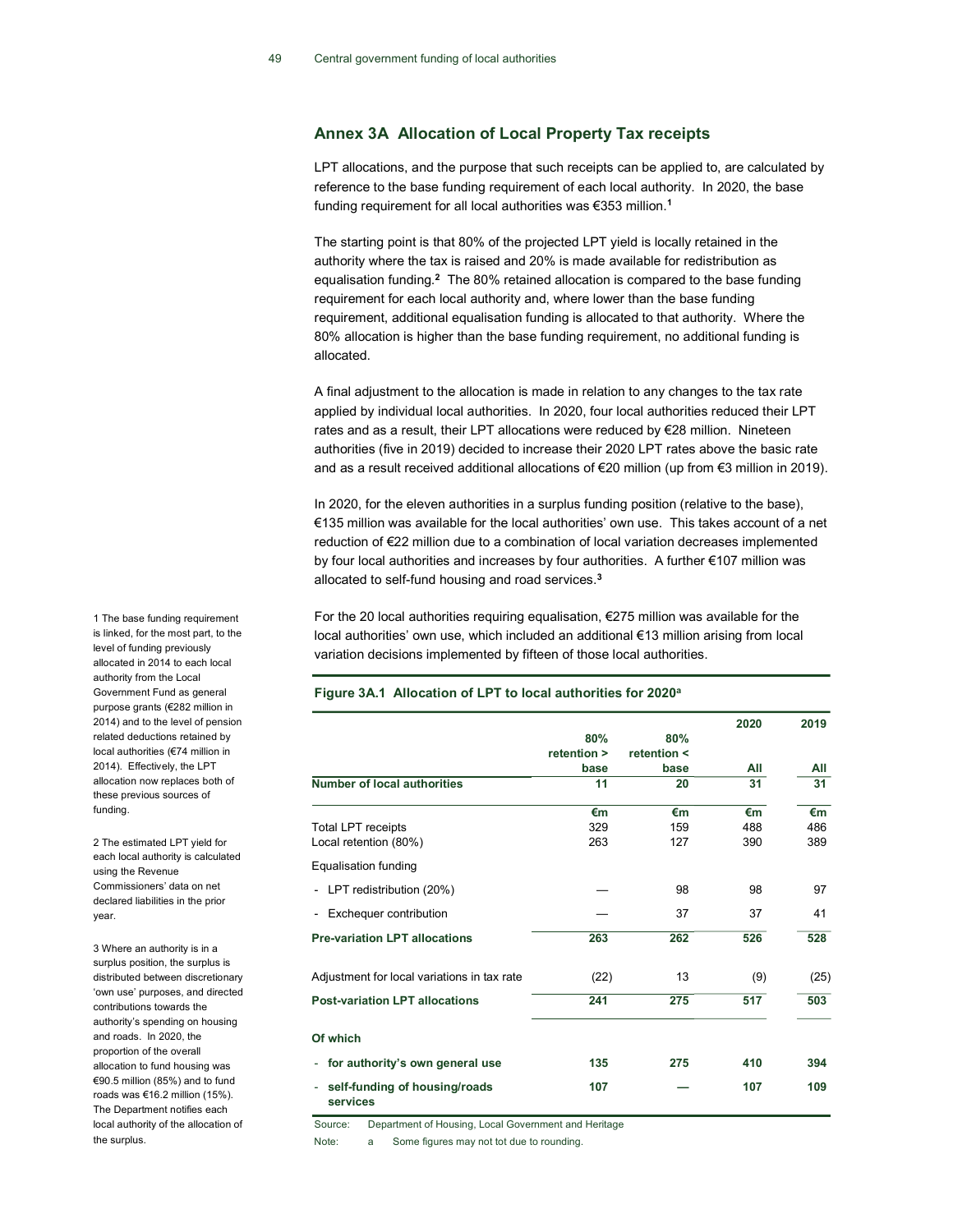## Annex 3B

The trends in funding to local authorities in the period 2015 to 2020 is shown in Figure 3B.1. Adjustments have been made to some previously reported amounts to reflect amounts not previously included and reclassifications. Some figures may not tot due to rounding.

#### Sources of funding

The source of funding reported in Figure 3B.1 below is

- **The Office of Public Works**
- Department of Housing, Local Government and Heritage
- **•** Department of Transport
- Department of Tourism, Culture, Arts, Gaeltacht, Sport and Media
- Department of Health
- Department of Justice
- Department of Agriculture, Food and the Marine
- Department of Social Protection
- **•** Department of Children, Equality, Disability, Integration and Youth
- Department of the Environment, Climate and Communications
- Department of Defence
- Department of Enterprise, Trade and Employment
- Department of Rural and Community Development
- Local Government Fund (2020 unaudited)
- Environment Fund financial statements (2020 unaudited).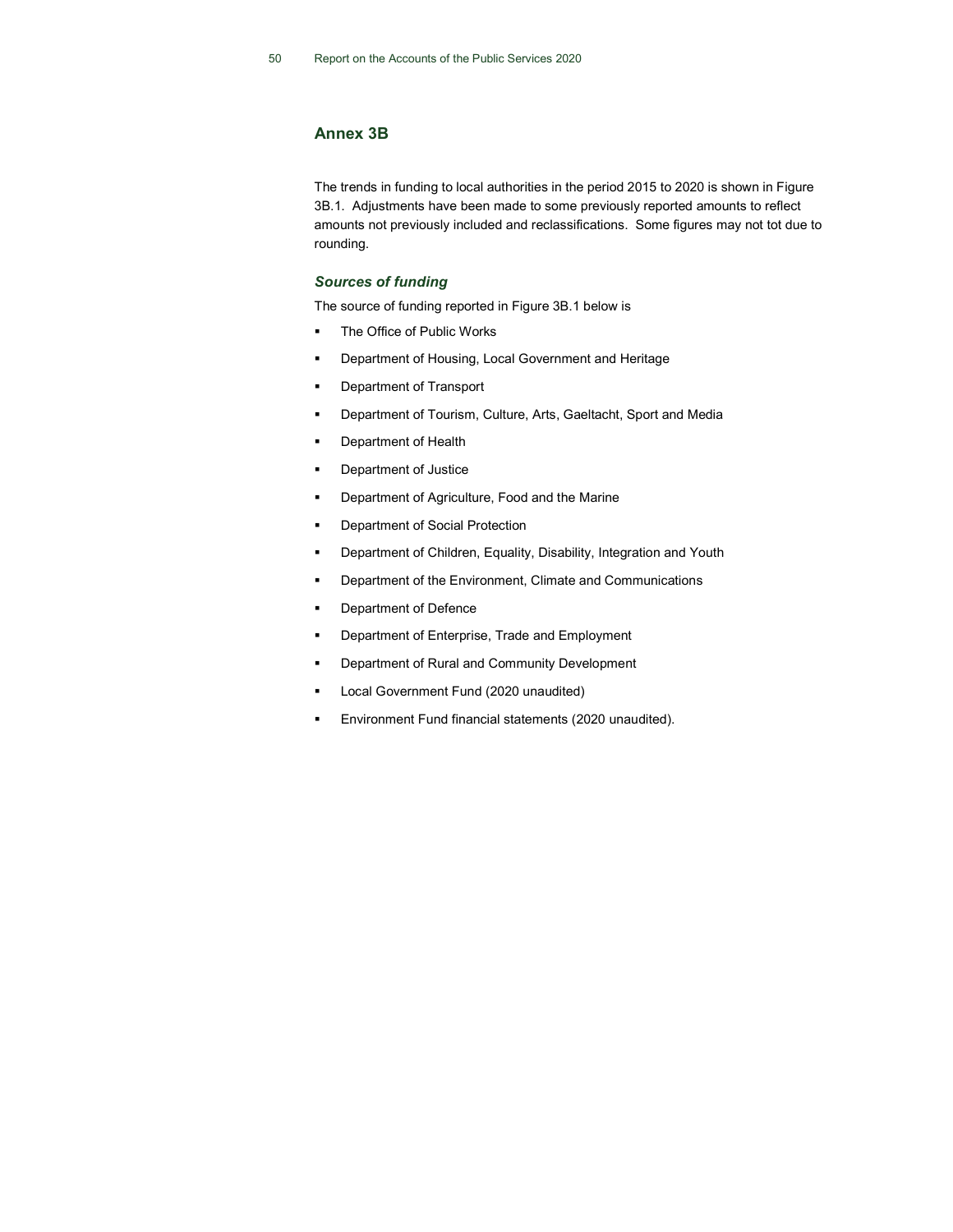| <b>Expenditure category</b>                       | 2015  | 2016           | 2017           | 2018           | 2019  | 2020           |
|---------------------------------------------------|-------|----------------|----------------|----------------|-------|----------------|
|                                                   | €m    | €m             | €m             | €m             | €m    | €m             |
| <b>Housing and regeneration</b>                   |       |                |                |                |       |                |
| Social housing provision                          | 614   | 759            | 1,133          | 1,704          | 2,024 | 2,156          |
| Affordable housing, etc.                          | 3     | $\overline{2}$ | 3              |                |       |                |
| Infrastructure funding                            |       |                |                | $\overline{7}$ | 22    | 32             |
| Other housing supports                            | 114   | 92             | 79             | 215            | 258   | 340            |
| Regeneration                                      | 50    | 60             | 78             | 86             | 79    | 67             |
|                                                   | 781   | 913            | 1,293          | 2,012          | 2,383 | 2,595          |
| <b>Transport investment</b>                       |       |                |                |                |       |                |
| National roads improvement                        | 236   | 200            | 239            | 315            | 330   | 429            |
| Regional and local roads improvement              | 337   | 394            | 368            | 461            | 512   | 573            |
| Public transport (capital payments)               | 54    | 45             | 30             | 36             | 40    | 109            |
|                                                   | 627   | 639            | 637            | 812            | 882   | 1,111          |
| <b>Environmental initiatives</b>                  |       |                |                |                |       |                |
| Water and sanitary services                       | 102   | 98             | 98             | 102            | 107   | 63             |
| Flood relief works                                | 44    | 34             | 28             | 31             | 28    | 31             |
| Waste management                                  | 3     | 18             | 17             | 25             | 23    | 26             |
| Other environmental measures                      | 18    | 3              | 7              | 13             | 6     | 3              |
|                                                   | 167   | 153            | 150            | 171            | 164   | 123            |
| Miscellaneous capital programmes                  | 14    | 24             | 22             | 64             | 85    | 103            |
|                                                   |       |                |                |                |       |                |
| <b>Employment schemes</b>                         | 37    | 38             | 81             | 84             | 86    | 91             |
| <b>Other services</b>                             |       |                |                |                |       |                |
| Swimming pools                                    | 1     | 4              | 6              | 1              |       |                |
| Fire and emergency services                       | 6     | 9              | 12             | 13             | 13    | 12             |
| Library service                                   | 2     | 2              | $\overline{7}$ | $\overline{7}$ | 6     | $\overline{7}$ |
| Sports grants, playgrounds and cultural projects  | 9     | 28             | 13             | 22             | 30    | 45             |
| Heritage services (architectural heritage)        | 1     | $\mathbf{1}$   | 2              | $\mathbf{1}$   | 4     | 5              |
| Miscellaneous services                            | 41    | 76             | 27             | 44             | 34    | 48             |
|                                                   | 60    | 120            | 67             | 88             | 87    | 117            |
| Covid-19 supports                                 |       |                |                |                |       |                |
| Covid-19 related funding for waived rates         |       |                |                |                |       | 730            |
| Covid-19 related funding for businesses           |       |                |                |                |       | 687            |
|                                                   |       |                |                |                |       | 1,417          |
| LPT allocations - general purpose/discretionary   | 306   | 310            | 393            | 395            | 394   | 410            |
| Remuneration-related payments paid from the Local |       | 25             | 20             | 60             | 86    | 109            |
| Government Fund                                   |       |                |                |                |       |                |
| Total funding provided to local authorities       | 1,993 | 2,223          | 2,662          | 3,686          | 4,167 | 6,076          |

#### Figure 3B.1 Central government transfers to local authorities, by expenditure programme, 2015 to 2020

Source: Annex 3B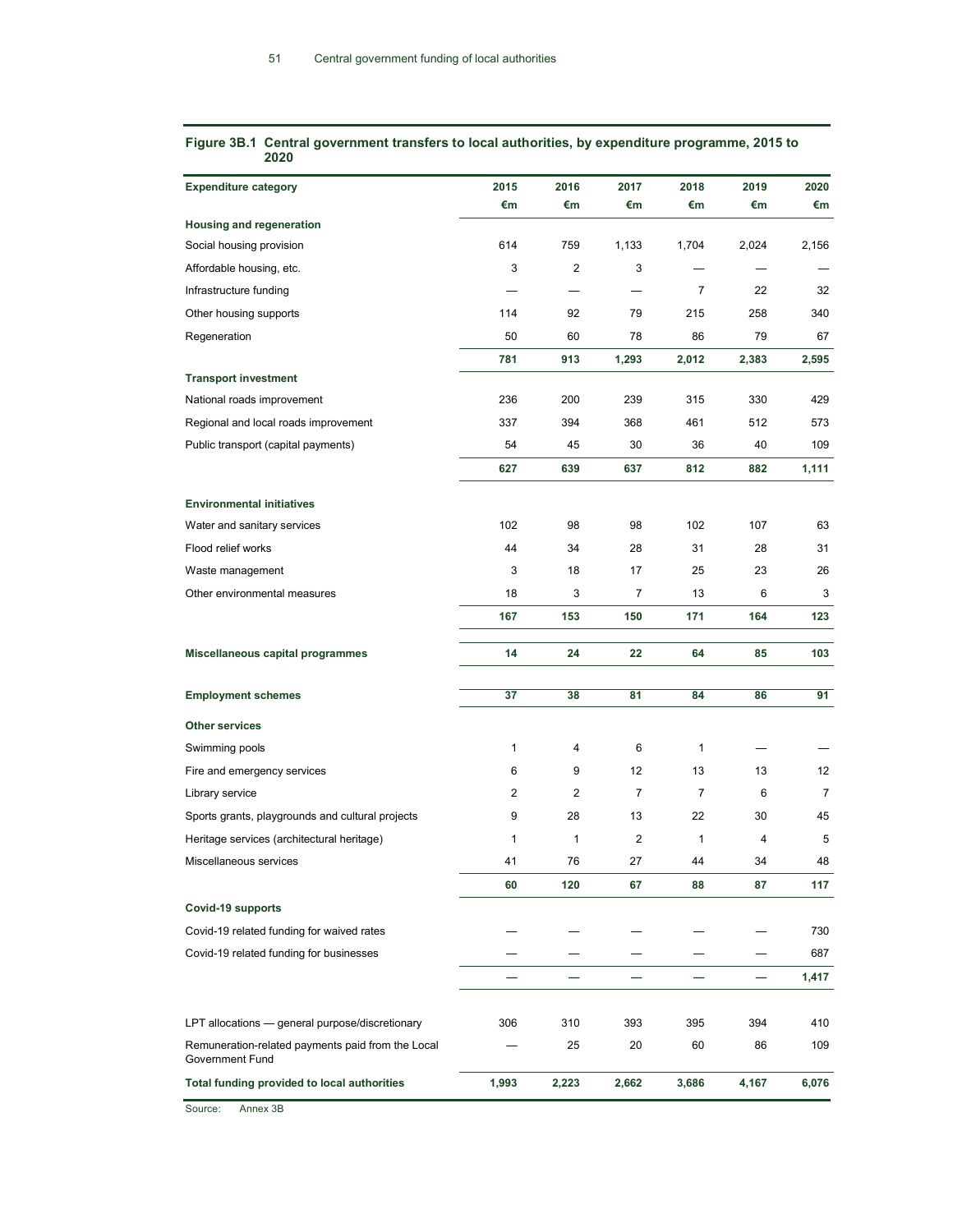| <b>Local authority</b>                | Payments    | Number of rate<br>accounts<br>waived | Average value<br>of rates waived |
|---------------------------------------|-------------|--------------------------------------|----------------------------------|
|                                       | €           |                                      | €                                |
| <b>Carlow County Council</b>          | 7,666,442   | 1,945                                | 3,942                            |
| Cavan County Council                  | 5,923,215   | 1,661                                | 3,566                            |
| Clare County Council                  | 13,569,087  | 3,321                                | 4,086                            |
| Cork City Council                     | 54,255,518  | 8,166                                | 6,644                            |
| Cork County Council                   | 34,661,632  | 9,094                                | 3,811                            |
| Donegal County Council                | 14,987,401  | 4,155                                | 3,607                            |
| Dublin City Council                   | 160,435,140 | 18,775                               | 8,545                            |
| Dun Laoire/Rathdown County<br>Council | 44,490,505  | 4,914                                | 9,054                            |
| <b>Fingal County Council</b>          | 80,951,299  | 5,894                                | 13,735                           |
| Galway City Council                   | 20,722,672  | 3,478                                | 5,958                            |
| <b>Galway County Council</b>          | 10,491,034  | 3,508                                | 2,991                            |
| Kerry County Council                  | 18,469,939  | 4,231                                | 4,365                            |
| Kildare County Council                | 22,159,259  | 4,001                                | 5,538                            |
| Kilkenny County Council               | 8,633,724   | 2,268                                | 3,807                            |
| Laois County Council                  | 5,987,788   | 1,394                                | 4,295                            |
| Leitrim County Council                | 2,176,750   | 591                                  | 3,683                            |
| Limerick City and County Council      | 25,016,190  | 4,518                                | 5,537                            |
| Longford County Council               | 3,996,936   | 945                                  | 4,230                            |
| Louth County Council                  | 19,385,802  | 3,237                                | 5,989                            |
| Mayo County Council                   | 13,090,158  | 3,330                                | 3,931                            |
| <b>Meath County Council</b>           | 18,629,990  | 3,562                                | 5,230                            |
| Monaghan County Council               | 6,061,545   | 1,934                                | 3,134                            |
| <b>Offaly County Council</b>          | 4,426,109   | 1,674                                | 2,644                            |
| Roscommon County Council              | 4,014,759   | 1,421                                | 2,825                            |
| Sligo County Council                  | 5,469,375   | 1,503                                | 3,639                            |
| South Dublin County Council           | 59,115,862  | 6,740                                | 8,771                            |
| <b>Tipperary County Council</b>       | 12,746,687  | 2,547                                | 5,005                            |
| Waterford City and County Council     | 14,837,558  | 3,563                                | 4,164                            |
| <b>Westmeath County Council</b>       | 8,221,948   | 2,007                                | 4,097                            |
| <b>Wexford County Council</b>         | 15,994,934  | 3,434                                | 4,658                            |
| <b>Wicklow County Council</b>         | 13,326,036  | 3,520                                | 3,786                            |
| Total                                 | 729,915,293 | 121,331                              |                                  |

# Annex 3C Funding of the commercial rates waiver, by local authority, 2020

Source: Department of Housing, Local Government and Heritage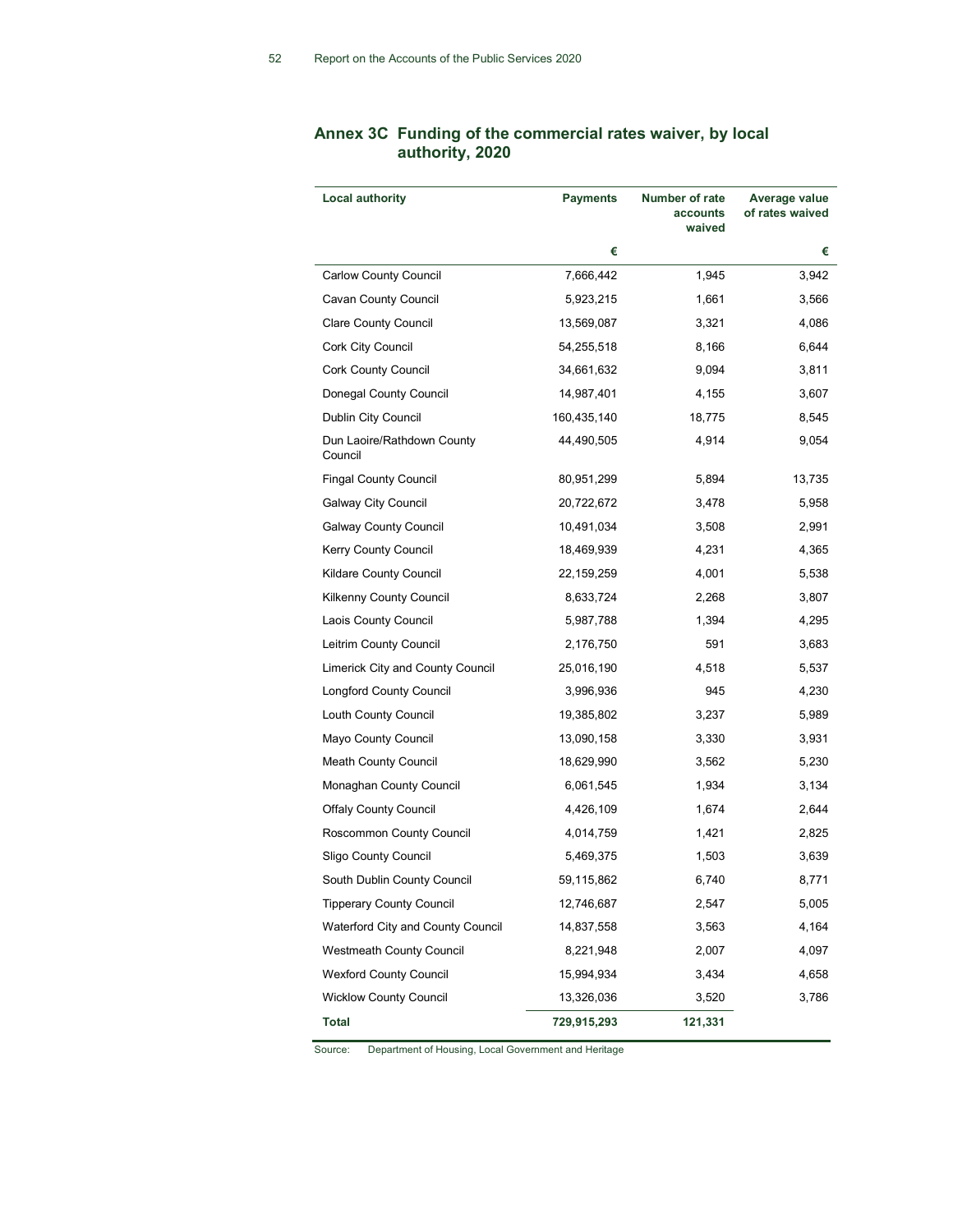# Annex 3D Funding to local authorities for income lost and additional costs incurred in 2020 due to Covid-19, by local authority, paid in March 2021

| <b>Local authority</b>             | Loss of<br>income | <b>Additional</b><br>costs | Total       |
|------------------------------------|-------------------|----------------------------|-------------|
|                                    | €                 | €                          | €           |
| Carlow County Council              | 225,000           | 1,100,027                  | 1,325,027   |
| Cavan County Council               | 626,855           | 519,415                    | 1,146,270   |
| Clare County Council               | 4,454,328         | 1,923,809                  | 6,378,137   |
| Cork City Council                  | 5,428,750         | 2,460,397                  | 7,889,147   |
| <b>Cork County Council</b>         | 2,249,646         | 4,507,437                  | 6,757,083   |
| Donegal County Council             | 1,070,596         | 2,478,940                  | 3,549,536   |
| Dublin City Council                | 23,611,216        | 10,466,751                 | 34,077,967  |
| Dun Laoire/Rathdown County Council | 4,407,077         | 2,149,100                  | 6,556,177   |
| <b>Fingal County Council</b>       | 952,850           | 3,715,031                  | 4,667,881   |
| <b>Galway City Council</b>         | 3,921,080         | 368,575                    | 4,289,655   |
| Galway County Council              | 1,013,526         | 1,464,153                  | 2,477,679   |
| Kerry County Council               | 2,019,391         | 3,332,950                  | 5,352,341   |
| Kildare County Council             | 1,128,486         | 2,118,679                  | 3,247,165   |
| <b>Kilkenny County Council</b>     | 1,105,648         | 1,184,699                  | 2,290,347   |
| Laois County Council               | 493,654           | 517,754                    | 1,011,408   |
| Leitrim County Council             | 191,892           | 739,227                    | 931,119     |
| Limerick City and County Council   | 1,549,447         | 2,103,102                  | 3,652,549   |
| Longford County Council            | 1,088,035         | 629,570                    | 1,717,605   |
| Louth County Council               | 1,392,527         | 1,239,881                  | 2,632,408   |
| Mayo County Council                | 2,368,648         | 1,752,543                  | 4,121,191   |
| <b>Meath County Council</b>        | 622,949           | 1,142,256                  | 1,765,205   |
| Monaghan County Council            | 333,232           | 825,566                    | 1,158,798   |
| <b>Offaly County Council</b>       | 626,673           | 673,839                    | 1,300,512   |
| Roscommon County Council           | 80,924            | 725,177                    | 806,101     |
| Sligo County Council               | 1,117,660         | 1,287,909                  | 2,405,569   |
| South Dublin County Council        | 437,637           | 1,571,188                  | 2,008,825   |
| Tipperary County Council           | 2,320,354         | 2,425,503                  | 4,745,857   |
| Waterford City and County Council  | 1,516,957         | 1,684,874                  | 3,201,831   |
| <b>Westmeath County Council</b>    | 1,636,699         | 1,233,568                  | 2,870,267   |
| <b>Wexford County Council</b>      | 1,660,585         | 2,523,326                  | 4,183,911   |
| <b>Wicklow County Council</b>      | 1,443,769         | 1,347,967                  | 2,791,736   |
| <b>Total</b>                       | 71,096,091        | 60,213,213                 | 131,309,304 |

Source: Department of Housing, Local Government and Heritage